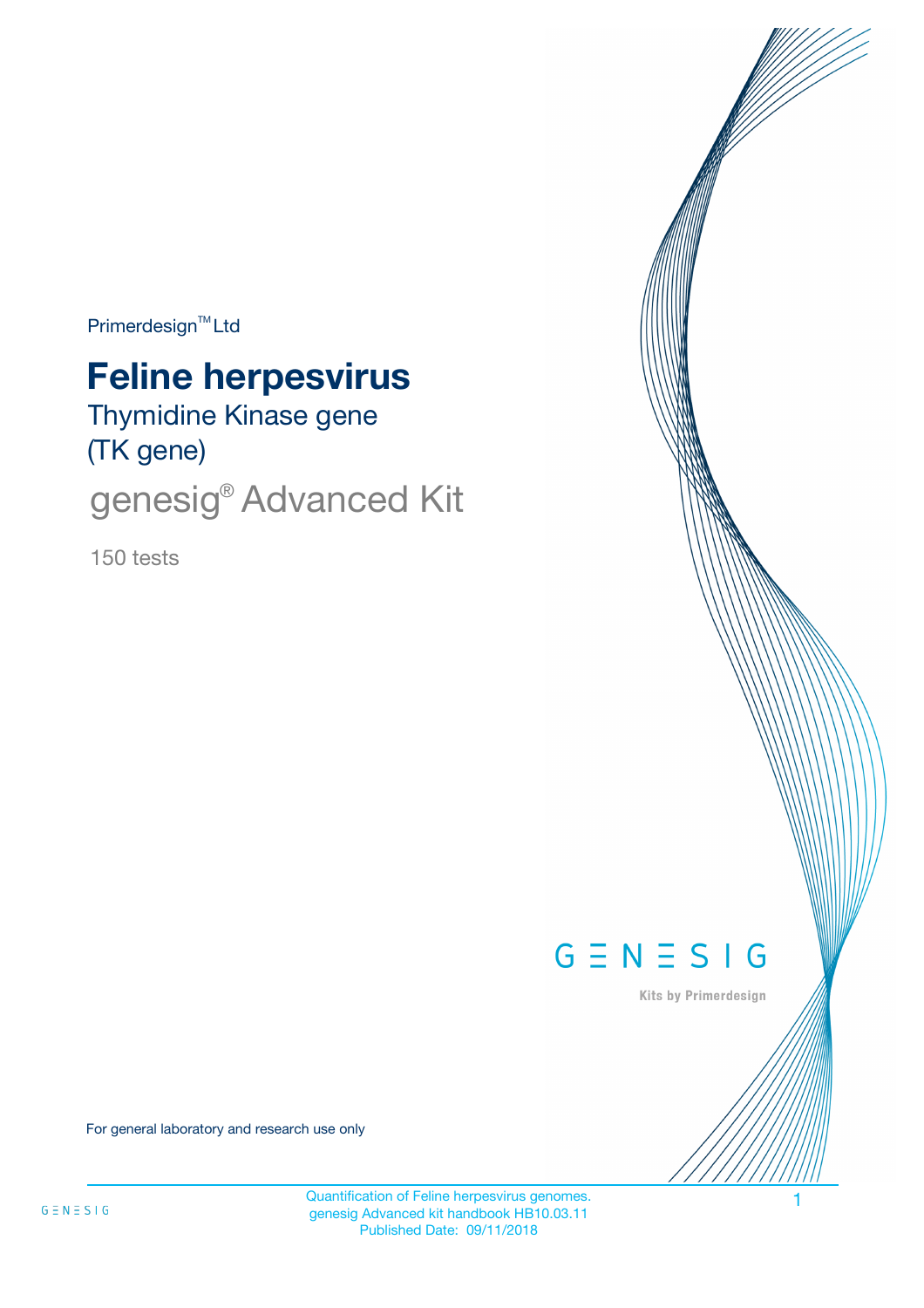## Introduction to Feline herpesvirus

Feline herpes virus (FHV), also known as rhinotracheitis virus, is the causative agent of respiratory infections and ocular disease in domestic and wild cats worldwide. It is a member of the alphaherpesvirus subfamily and related to pathogenic human herpes viruses. FHV has a DNA genome of approximately 134 kb that is subdivided into long and short components of 104 and 30 kb respectively. The short region contains inverted repeat sequences that mediate inversion of this region relative to the long region, which generates two isomers of the FHV genome.

The virus is transmitted via contact with secretions from the eyes, nose and mouth of an infected cat. Indirect transmission can also occur, especially in environments such as a cattery where secretions may contaminate cages, feed and personnel, however FHV can only survive for about 18 hours outside of the living host. Initial infections often occur at a young age with the large majority of infected cats becoming virus carriers. The virus can have a period of dormancy at which stage it resides in the tissues of the nervous system. Infected cats will not shed the virus during latency and cannot infect others during this phase. However, the virus can be reactivated, often after a stressful event, such as having kittens or treatment with drugs such as corticosteroids.

Symptoms of FHV depend upon a range of factors including age when affected and viral serotype. Symptoms include depression, loss of appetite, fever, sneezing, nasal discharge, rhinitis and conjunctivitis. If the reproductive tract is affected then this can lead to complications during pregnancy. In acute stages of the disease the virus damages the bones in the nasal cavity leading to chronic sinusitis. The infection can be fatal in kittens with a weak immune system and if they become infected prior to opening of the eyes can suffer severe conjunctivitis behind the eyelid, potentially leading to ulceration of the cornea and even loss of the affected eye. Symptoms are directly attributed to epithelial cell death from viral infection with associated inflammation but usually resolve within 7-21 days.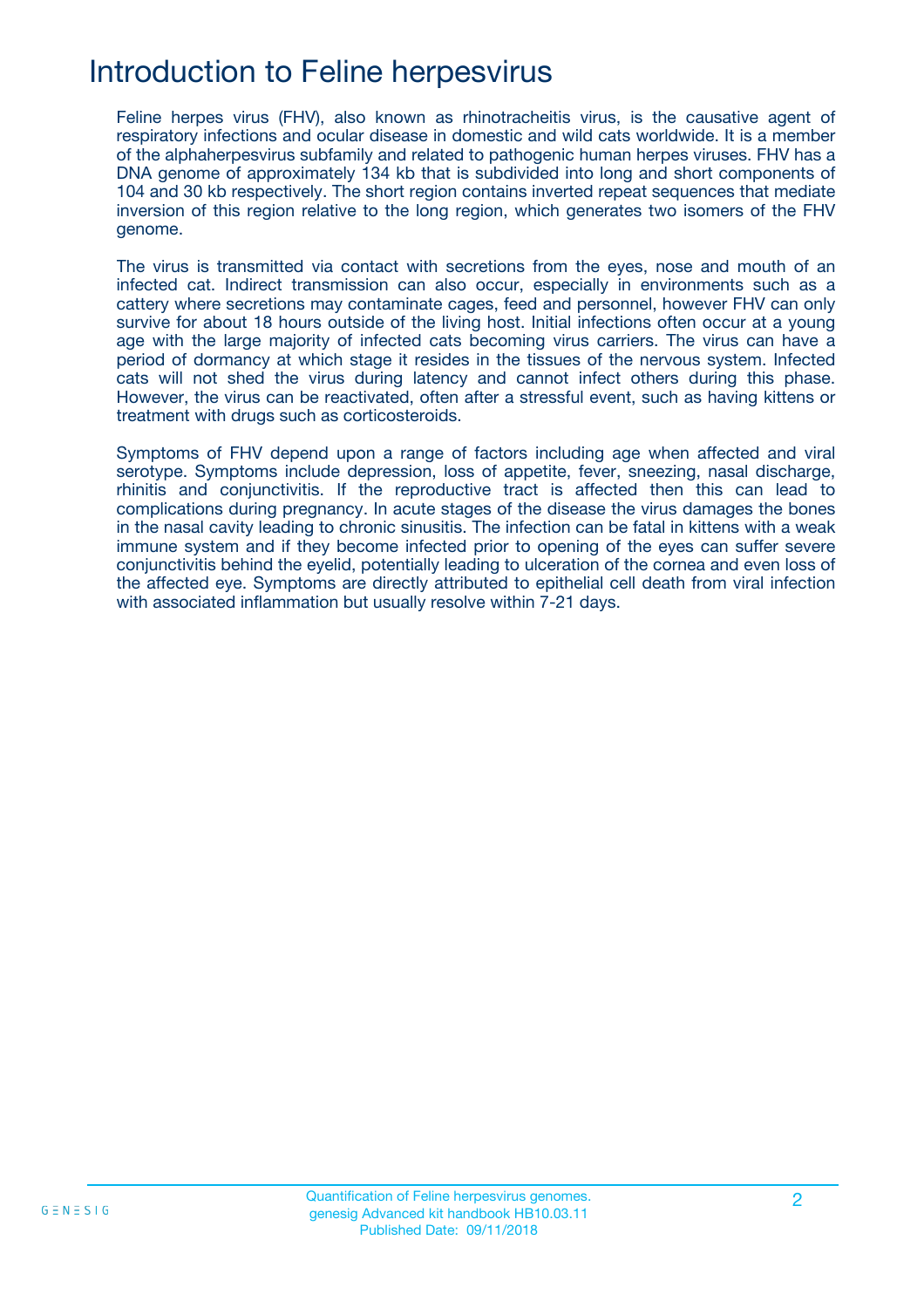# **Specificity**

The Primerdesign genesig Kit for Feline herpesvirus (FHV) genomes is designed for the in vitro quantification of FHV genomes. The kit is designed to have a broad detection profile. Specifically, the primers represent 100% homology with over 95% of the NCBI database reference sequences available at the time of design.

The dynamics of genetic variation means that new sequence information may become available after the initial design. Primerdesign periodically reviews the detection profiles of our kits and when required releases new versions.

If you require further information, or have a specific question about the detection profile of this kit then please send an e.mail to enquiry@primerdesign.co.uk and our bioinformatics team will answer your question.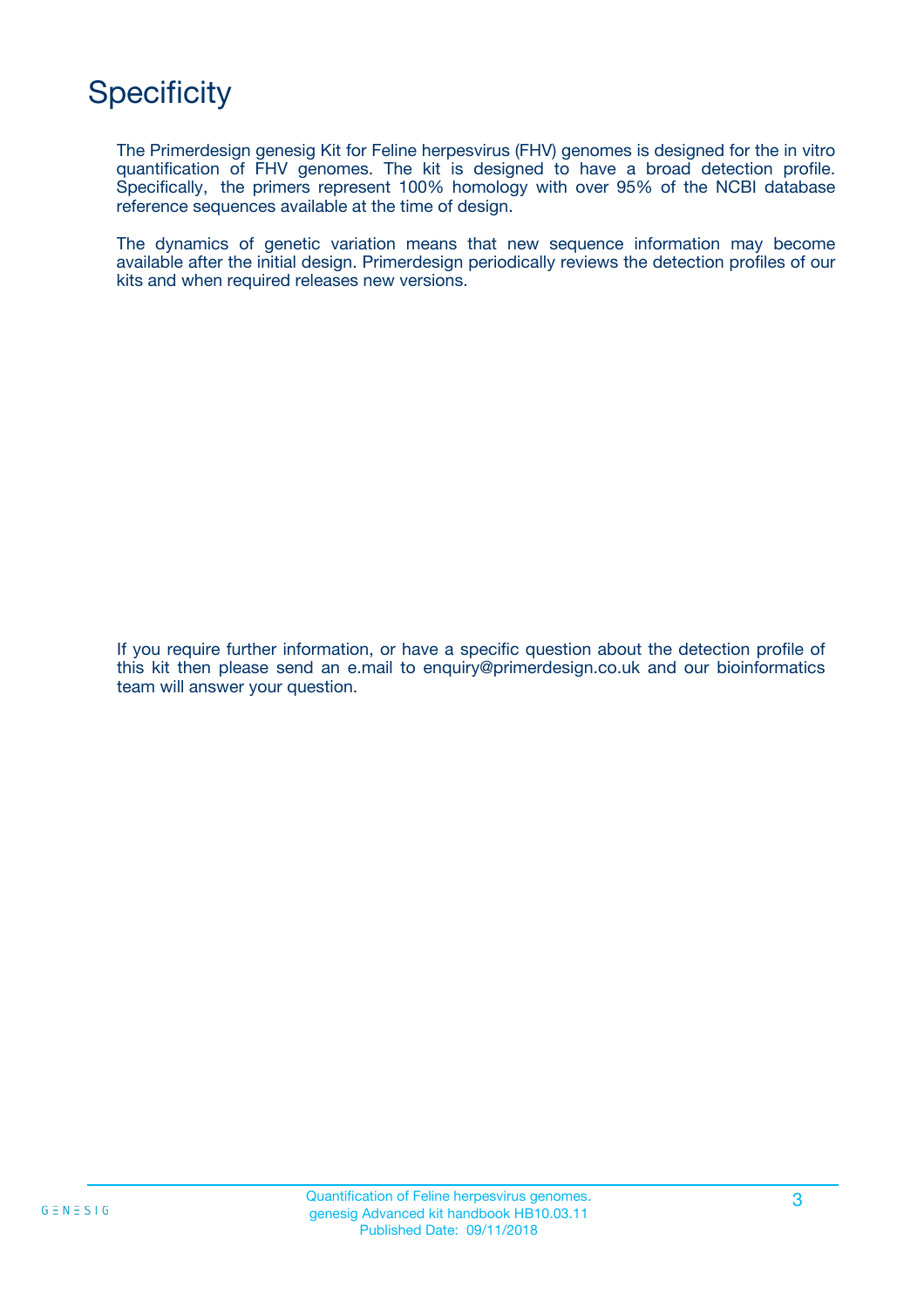# Kit contents

- **FHV specific primer/probe mix (150 reactions BROWN)** FAM labelled
- **FHV positive control template (for Standard curve RED)**
- **Internal extraction control primer/probe mix (150 reactions BROWN)** VIC labelled as standard
- **Internal extraction control DNA (150 reactions BLUE)**
- **Endogenous control primer/probe mix (150 reactions BROWN)** FAM labelled
- **RNase/DNase free water (WHITE)** for resuspension of primer/probe mixes
- **Template preparation buffer (YELLOW)** for resuspension of internal control template, positive control template and standard curve preparation

### Reagents and equipment to be supplied by the user

#### **Real-time PCR Instrument**

#### **Extraction kit**

This kit is recommended for use with genesig Easy DNA/RNA extraction kit. However, it is designed to work well with all processes that yield high quality RNA and DNA with minimal PCR inhibitors.

#### **oasig**TM **lyophilised or Precision**®**PLUS 2X qPCR Master Mix**

This kit is intended for use with oasig or PrecisionPLUS2X qPCR Master Mix.

**Pipettors and Tips**

**Vortex and centrifuge**

#### **Thin walled 1.5 ml PCR reaction tubes**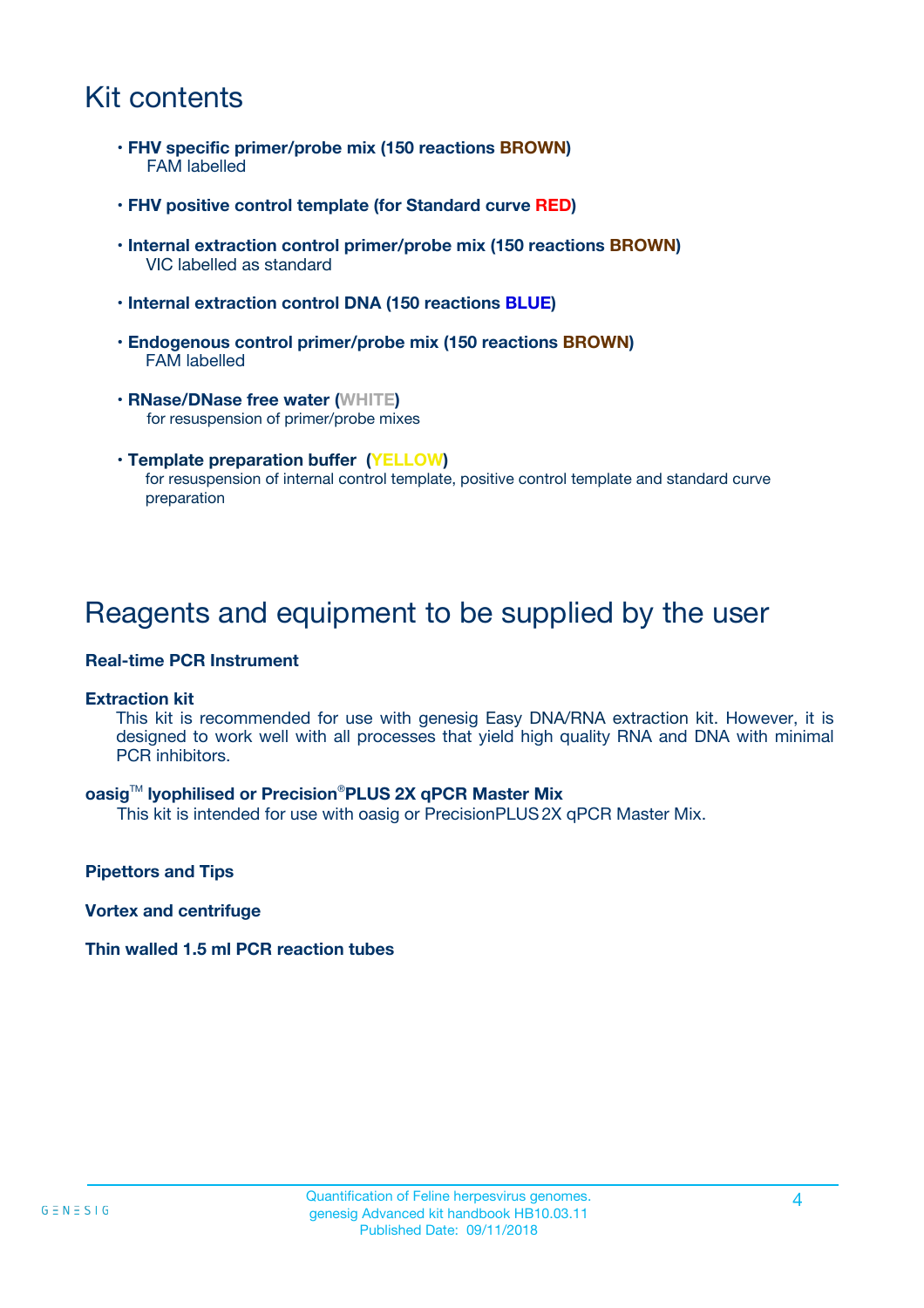### Kit storage and stability

This kit is stable at room temperature but should be stored at -20ºC on arrival. Once the lyophilised components have been resuspended they should not be exposed to temperatures above -20°C for longer than 30 minutes at a time and unnecessary repeated freeze/thawing should be avoided. The kit is stable for six months from the date of resuspension under these circumstances.

If a standard curve dilution series is prepared this can be stored frozen for an extended period. If you see any degradation in this serial dilution a fresh standard curve can be prepared from the positive control.

Primerdesign does not recommend using the kit after the expiry date stated on the pack.

### Suitable sample material

All kinds of sample material suited for PCR amplification can be used. Please ensure the samples are suitable in terms of purity, concentration, and DNA integrity (An internal PCR control is supplied to test for non specific PCR inhibitors). Always run at least one negative control with the samples. To prepare a negative-control, replace the template DNA sample with RNase/DNase free water.

### Dynamic range of test

Under optimal PCR conditions genesig FHV detection kits have very high priming efficiencies of >95% and can detect less than 100 copies of target template.

### Notices and disclaimers

This product is developed, designed and sold for research purposes only. It is not intended for human diagnostic or drug purposes or to be administered to humans unless clearly expressed for that purpose by the Food and Drug Administration in the USA or the appropriate regulatory authorities in the country of use. During the warranty period Primerdesign genesig detection kits allow precise and reproducible data recovery combined with excellent sensitivity. For data obtained by violation to the general GLP guidelines and the manufacturer's recommendations the right to claim under guarantee is expired. PCR is a proprietary technology covered by several US and foreign patents. These patents are owned by Roche Molecular Systems Inc. and have been sub-licensed by PE Corporation in certain fields. Depending on your specific application you may need a license from Roche or PE to practice PCR. Additional information on purchasing licenses to practice the PCR process may be obtained by contacting the Director of Licensing at Roche Molecular Systems, 1145 Atlantic Avenue, Alameda, CA 94501 or Applied Biosystems business group of the Applera Corporation, 850 Lincoln Centre Drive, Foster City, CA 94404. In addition, the 5' nuclease assay and other homogeneous amplification methods used in connection with the PCR process may be covered by U.S. Patents 5,210,015 and 5,487,972, owned by Roche Molecular Systems, Inc, and by U.S. Patent 5,538,848, owned by The Perkin-Elmer Corporation.

# Trademarks

Primerdesign™ is a trademark of Primerdesign Ltd.

genesig $^\circledR$  is a registered trademark of Primerdesign Ltd.

The PCR process is covered by US Patents 4,683,195, and 4,683,202 and foreign equivalents owned by Hoffmann-La Roche AG. BI, ABI PRISM® GeneAmp® and MicroAmp® are registered trademarks of the Applera Genomics (Applied Biosystems Corporation). BIOMEK® is a registered trademark of Beckman Instruments, Inc.; iCycler™ is a registered trademark of Bio-Rad Laboratories, Rotor-Gene is a trademark of Corbett Research. LightCycler™ is a registered trademark of the Idaho Technology Inc. GeneAmp®, TaqMan® and AmpliTaqGold® are registered trademarks of Roche Molecular Systems, Inc., The purchase of the Primerdesign™ reagents cannot be construed as an authorization or implicit license to practice PCR under any patents held by Hoffmann-LaRoche Inc.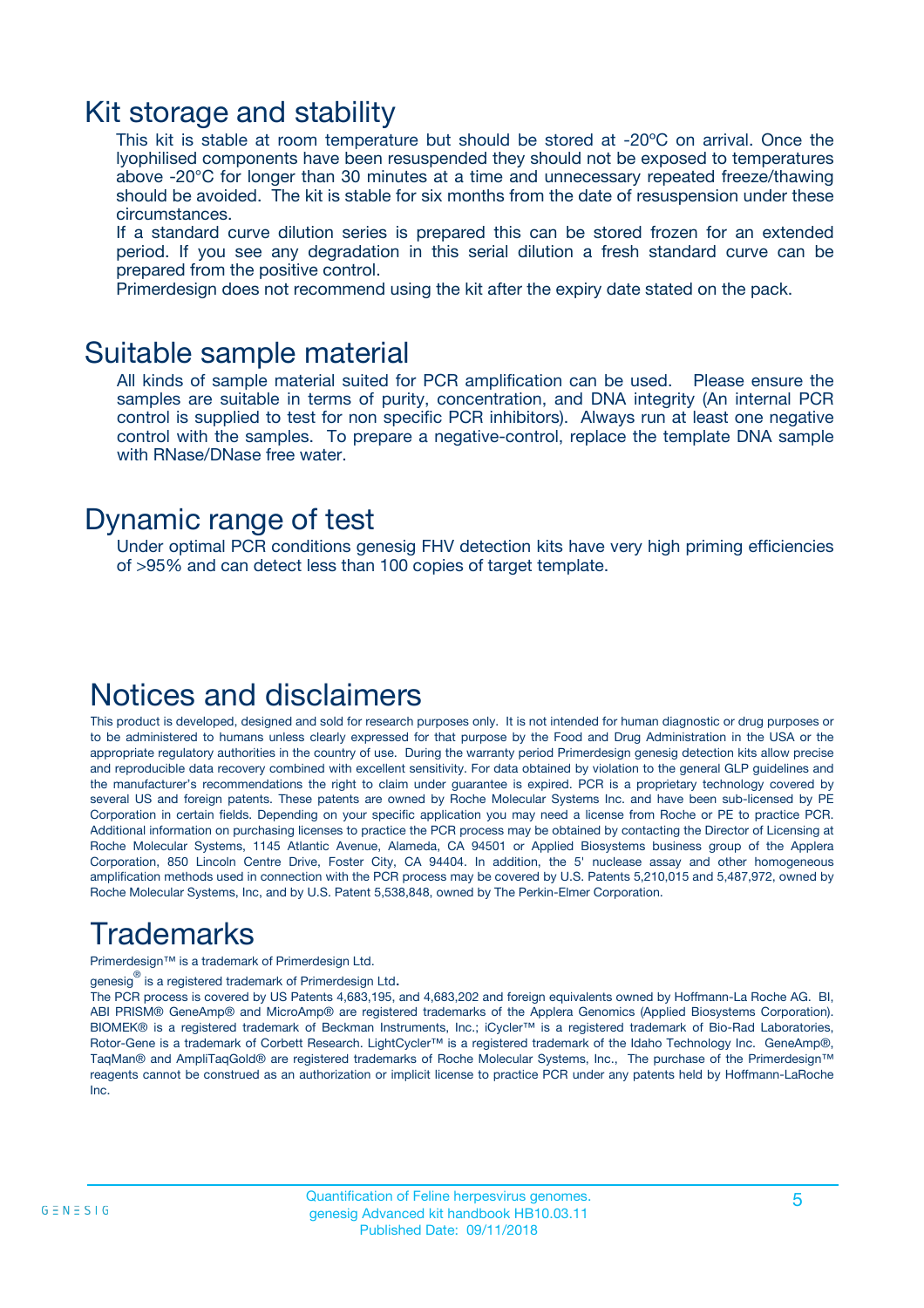### Principles of the test

#### **Real-time PCR**

A FHV specific primer and probe mix is provided and this can be detected through the FAM channel.

The primer and probe mix provided exploits the so-called TaqMan® principle. During PCR amplification, forward and reverse primers hybridize to the FHV DNA. A fluorogenic probe is included in the same reaction mixture which consists of a DNA probe labeled with a 5`-dye and a 3`-quencher. During PCR amplification, the probe is cleaved and the reporter dye and quencher are separated. The resulting increase in fluorescence can be detected on a range of qPCR platforms.

#### **Positive control**

For copy number determination and as a positive control for the PCR set up, the kit contains a positive control template. This can be used to generate a standard curve of FHV copy number / Cq value. Alternatively the positive control can be used at a single dilution where full quantitative analysis of the samples is not required. Each time the kit is used, at least one positive control reaction must be included in the run. A positive result indicates that the primers and probes for detecting the target FHV gene worked properly in that particular experimental scenario. If a negative result is obtained the test results are invalid and must be repeated. Care should be taken to ensure that the positive control does not contaminate any other kit component which would lead to false-positive results. This can be achieved by handling this component in a Post PCR environment. Care should also be taken to avoid cross-contamination of other samples when adding the positive control to the run. This can be avoided by sealing all other samples and negative controls before pipetting the positive control into the positive control well.

#### **Negative control**

To validate any positive findings a negative control reaction should be included every time the kit is used. For this reaction the RNase/DNase free water should be used instead of template. A negative result indicates that the reagents have not become contaminated while setting up the run.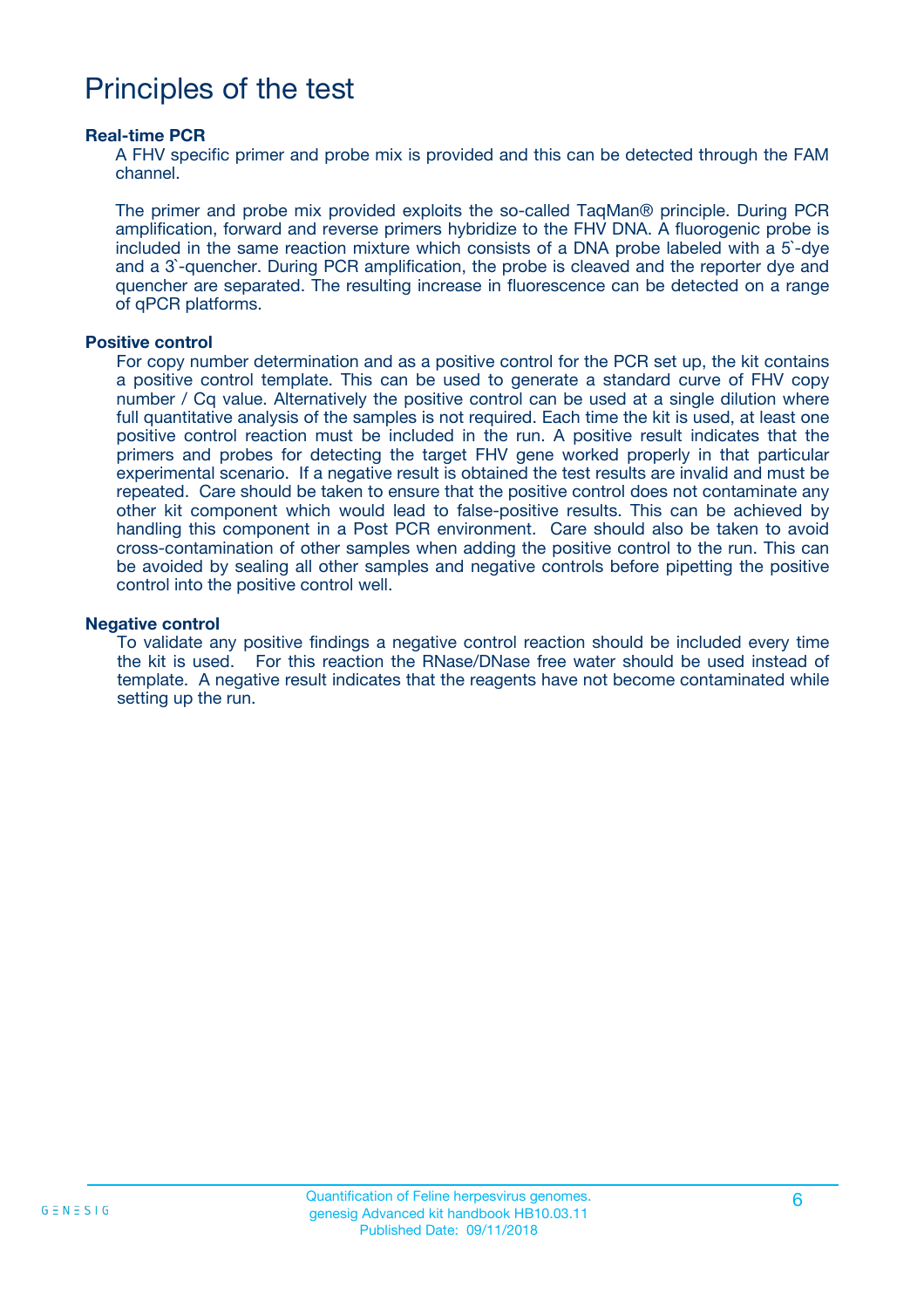#### **Internal DNA extraction control**

When performing DNA extraction, it is often advantageous to have an exogenous source of DNA template that is spiked into the lysis buffer. This control DNA is then co-purified with the sample DNA and can be detected as a positive control for the extraction process. Successful co-purification and qPCR for the control DNA also indicates that PCR inhibitors are not present at a high concentration.

A separate primer and probe mix are supplied with this kit to detect the exogenous DNA using qPCR. The primers are present at PCR limiting concentrations which allows multiplexing with the target sequence primers. Amplification of the control DNA does not interfere with detection of the FHV target DNA even when present at low copy number. The Internal control is detected through the VIC channel and gives a Cq value of 28+/-3.

#### **Endogenous control**

To confirm extraction of a valid biological template, a primer and probe mix is included to detect an endogenous gene. Detection of the endogenous control is through the FAM channel and it is NOT therefore possible to perform a multiplex with the FHV primers. A poor endogenous control signal may indicate that the sample did not contain sufficient biological material.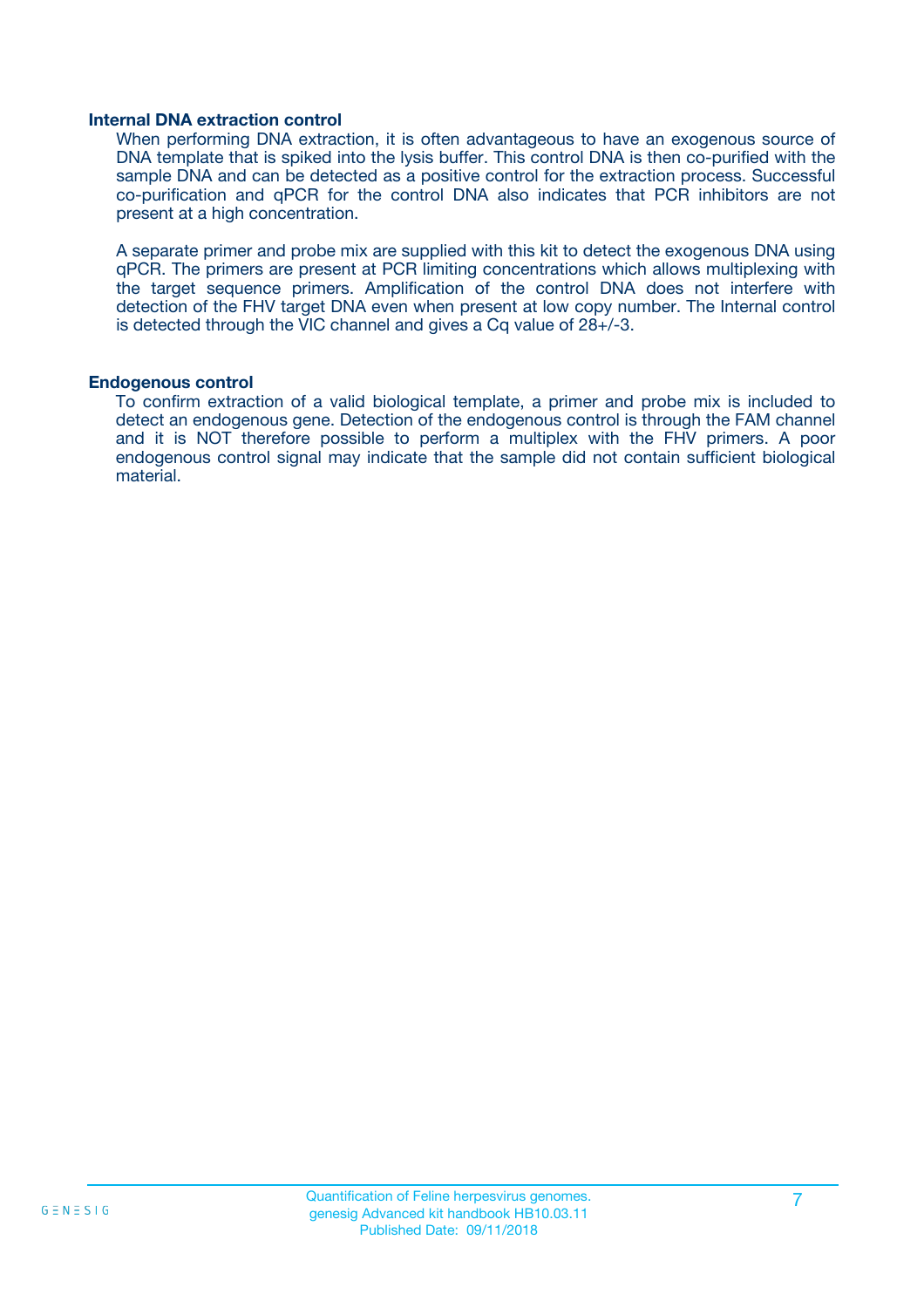### Resuspension protocol

To minimize the risk of contamination with foreign DNA, we recommend that all pipetting be performed in a PCR clean environment. Ideally this would be a designated PCR lab or PCR cabinet. Filter tips are recommended for all pipetting steps.

- **1. Pulse-spin each tube in a centrifuge before opening.** This will ensure lyophilised primer and probe mix is in the base of the tube and is not spilt upon opening the tube.
- **2. Resuspend the primer/probe mixes in the RNase/DNase free water supplied, according to the table below:**

To ensure complete resuspension, vortex each tube thoroughly.

| Component - resuspend in water                       |          |  |
|------------------------------------------------------|----------|--|
| <b>Pre-PCR pack</b>                                  |          |  |
| FHV primer/probe mix (BROWN)                         | $165$ µ  |  |
| Internal extraction control primer/probe mix (BROWN) | $165$ µl |  |
| Endogenous control primer/probe mix (BROWN)          | 165 µl   |  |

**3. Resuspend the internal control template and positive control template in the template preparation buffer supplied, according to the table below:** To ensure complete resuspension, vortex each tube thoroughly.

| Component - resuspend in template preparation buffer |          |  |  |
|------------------------------------------------------|----------|--|--|
| <b>Pre-PCR heat-sealed foil</b>                      |          |  |  |
| Internal extraction control DNA (BLUE)               |          |  |  |
| <b>Post-PCR heat-sealed foil</b>                     |          |  |  |
| FHV Positive Control Template (RED) *                | $500$ µl |  |  |

\* This component contains high copy number template and is a VERY significant contamination risk. It must be opened and handled in a separate laboratory environment, away from the other components.

### DNA extraction

The internal extraction control DNA can be added either to the DNA lysis/extraction buffer or to the DNA sample once it has been resuspended in lysis buffer.

**DO NOT add the internal extraction control DNA directly to the unprocessed biological sample as this will lead to degradation and a loss in signal.**

- **1. Add 4µl of the Internal extraction control DNA (BLUE) to each sample in DNA lysis/extraction buffer per sample.**
- **2. Complete DNA extraction according to the manufacturers protocols.**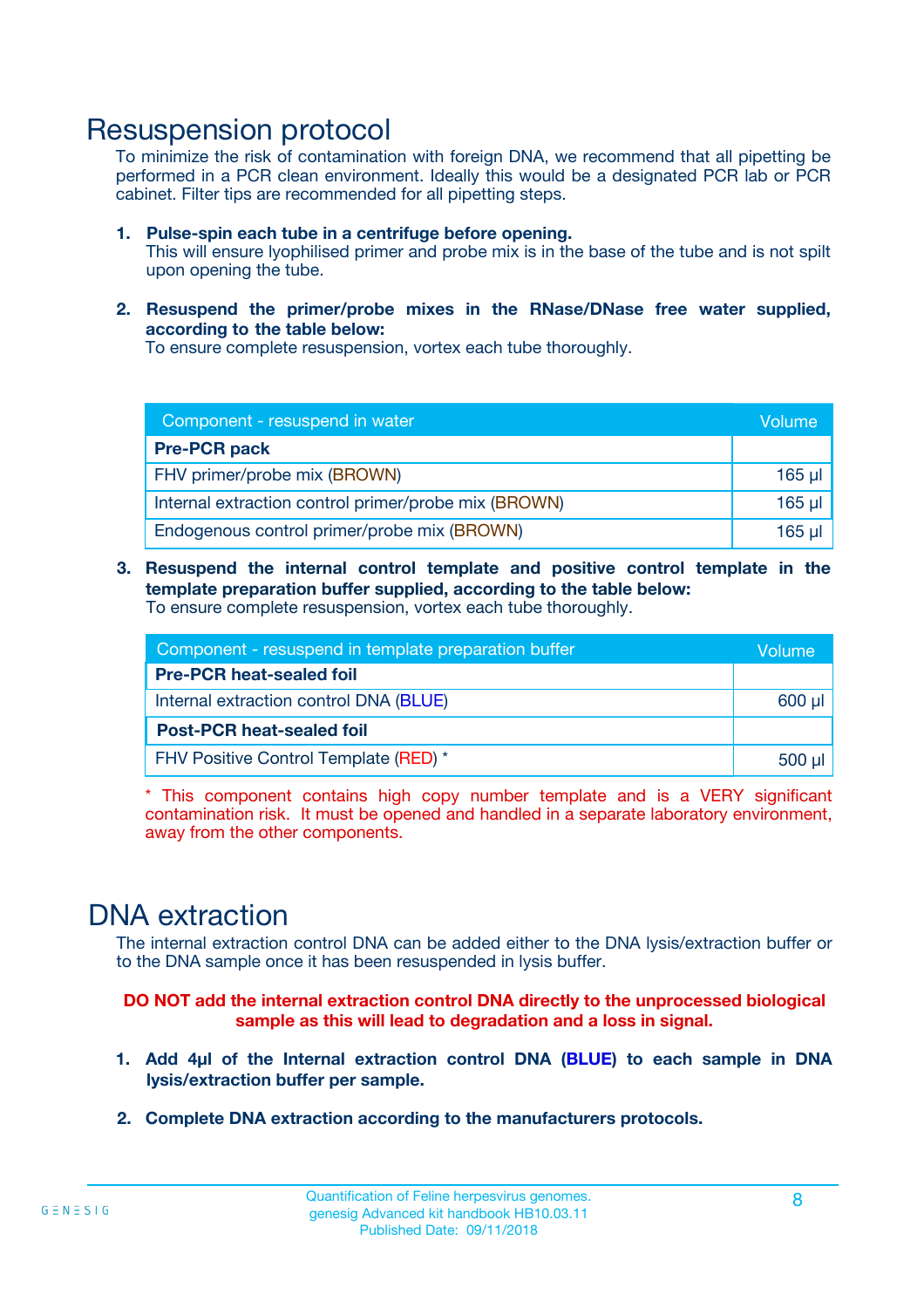# qPCR detection protocol

**1. For each DNA sample prepare a reaction mix according to the table below:** Include sufficient reactions for positive and negative controls.

| Component                                            | Volume   |
|------------------------------------------------------|----------|
| oasig or PrecisionPLUS 2X qPCR Master Mix            | $10 \mu$ |
| FHV primer/probe mix (BROWN)                         | 1 µI l   |
| Internal extraction control primer/probe mix (BROWN) | 1 µl     |
| <b>RNase/DNase free water (WHITE)</b>                | $3 \mu$  |
| <b>Final Volume</b>                                  | 15 µl    |

**2. For each DNA sample prepare an endogenous control reaction according to the table below (Optional):**

**This control reaction will provide useful information regarding the quality of the biological sample.**

| Component                                   | Volume   |
|---------------------------------------------|----------|
| oasig or PrecisionPLUS 2X qPCR Master Mix   | $10 \mu$ |
| Endogenous control primer/probe mix (BROWN) | 1 µI     |
| <b>RNase/DNase free water (WHITE)</b>       | $4 \mu$  |
| <b>Final Volume</b>                         | 15 µl    |

- **3. Pipette 15µl of each mix into individual wells according to your qPCR experimental plate set up.**
- **4. Prepare sample DNA templates for each of your samples.**
- **5. Pipette 5µl of DNA template into each well, according to your experimental plate set up.**

For negative control wells use 5µl of RNase/DNase free water. The final volume in each well is 20ul.

**6. If a standard curve is included for quantitative analysis, prepare a reaction mix according to the table below:**

| Component                                 | Volume |
|-------------------------------------------|--------|
| oasig or PrecisionPLUS 2X qPCR Master Mix | 10 ul  |
| FHV primer/probe mix (BROWN)              | 1 µI   |
| <b>RNase/DNase free water (WHITE)</b>     | 4 µl   |
| <b>Final Volume</b>                       | 15 µl  |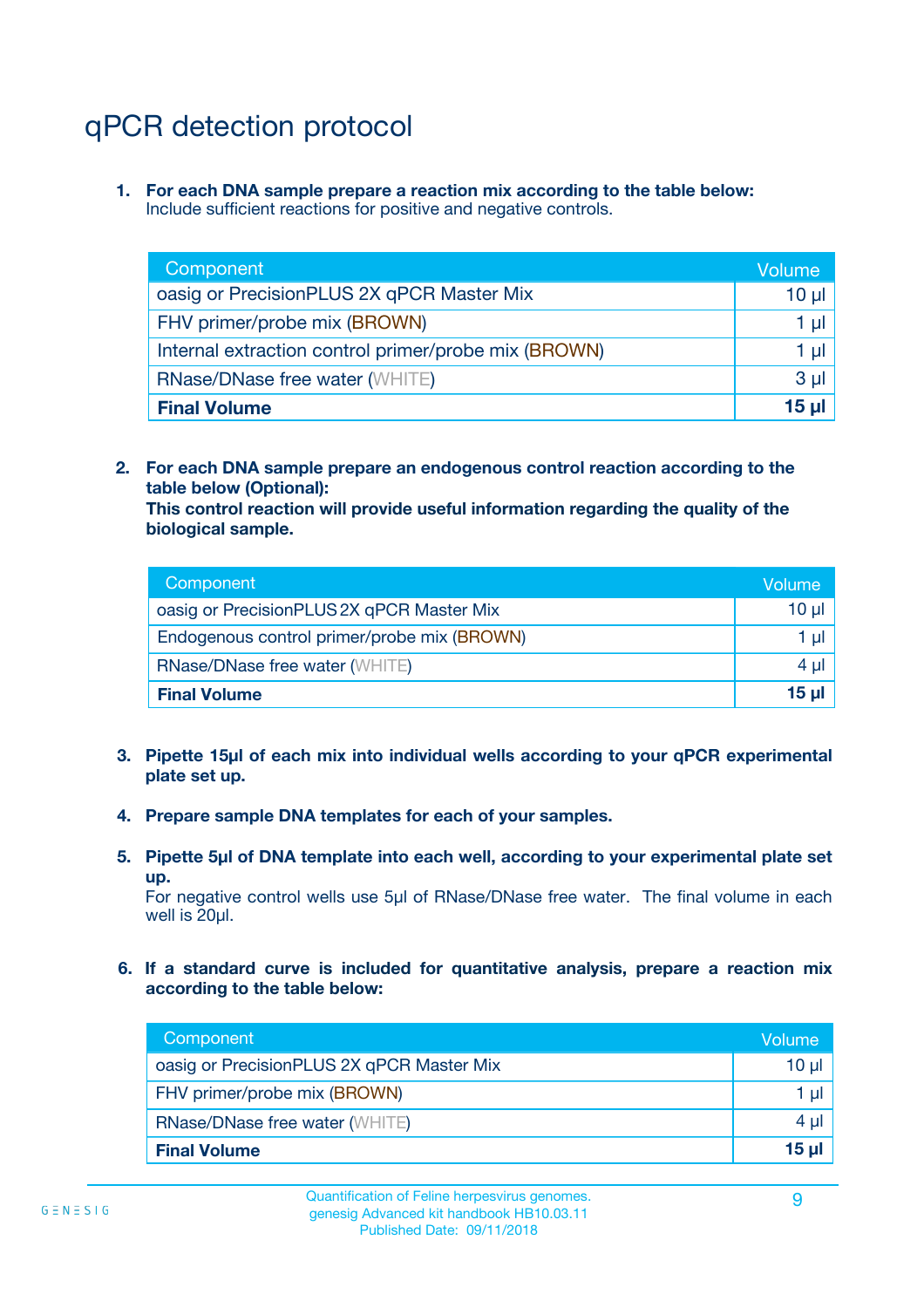#### **7. Preparation of standard curve dilution series.**

- 1) Pipette 90µl of template preparation buffer into 5 tubes and label 2-6
- 2) Pipette 10µl of Positive Control Template (RED) into tube 2
- 3) Vortex thoroughly
- 4) Change pipette tip and pipette 10µl from tube 2 into tube 3
- 5) Vortex thoroughly

Repeat steps 4 and 5 to complete the dilution series

| <b>Standard Curve</b>         | <b>Copy Number</b>     |
|-------------------------------|------------------------|
| Tube 1 Positive control (RED) | $2 \times 10^5$ per µl |
| Tube 2                        | $2 \times 10^4$ per µl |
| Tube 3                        | $2 \times 10^3$ per µl |
| Tube 4                        | $2 \times 10^2$ per µl |
| Tube 5                        | 20 per µl              |
| Tube 6                        | 2 per µl               |

**8. Pipette 5µl of standard template into each well for the standard curve according to your experimental plate set up.**

#### The final volume in each well is 20µl.

# qPCR amplification protocol

Amplification conditions using oasig or PrecisionPLUS 2X qPCR Master Mix.

|             | <b>Step</b>       | <b>Time</b>     | Temp    |
|-------------|-------------------|-----------------|---------|
|             | Enzyme activation | 2 min           | 95 °C   |
| Cycling x50 | Denaturation      | 10 <sub>s</sub> | 95 $°C$ |
|             | DATA COLLECTION * | 60 s            | 60 °C   |

\* Fluorogenic data should be collected during this step through the FAM and VIC channels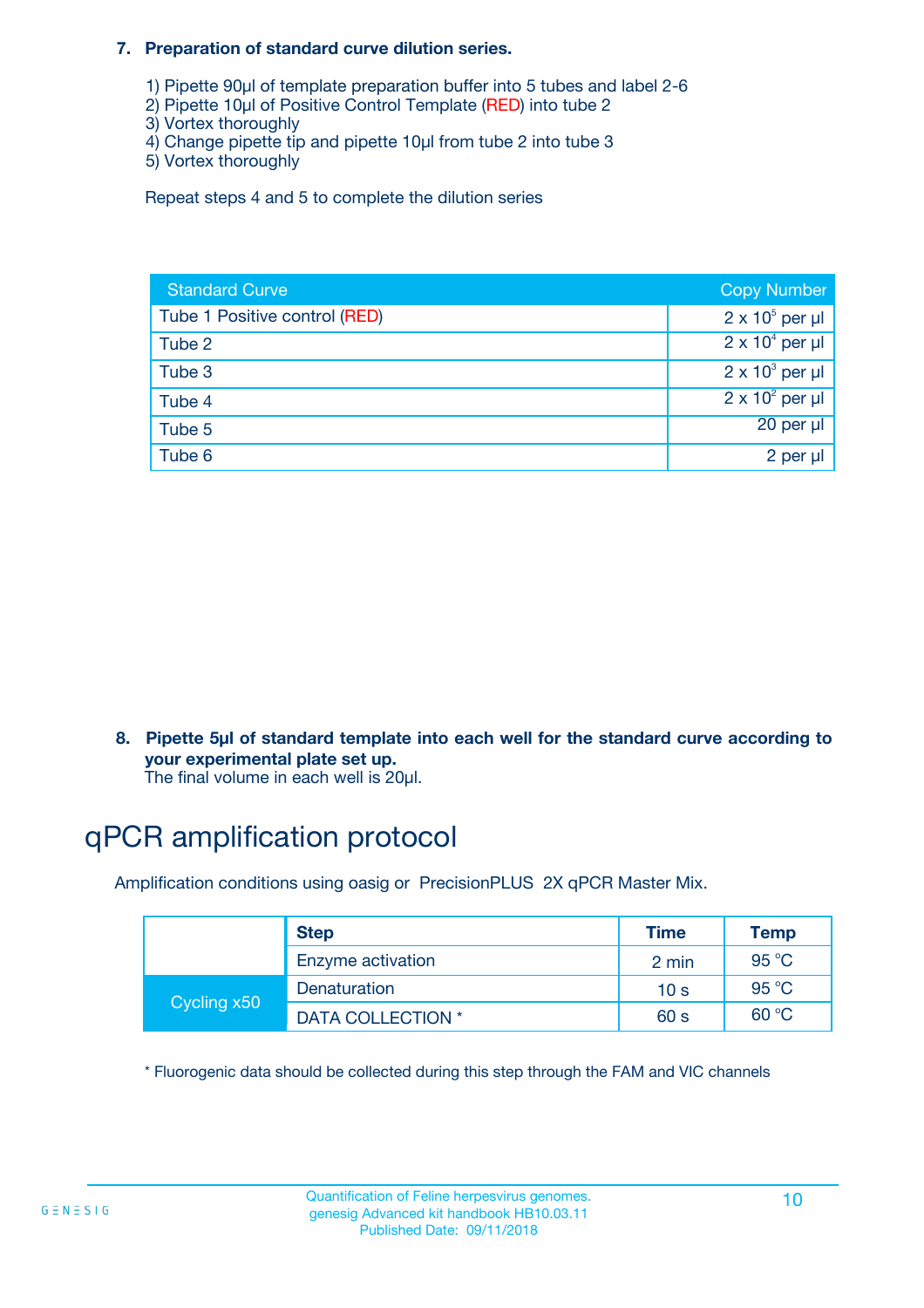# Interpretation of results

| <b>Target</b><br>(FAM) | <b>Internal</b><br>control<br>(NIC) | <b>Positive</b><br>control | <b>Negative</b><br>control | Interpretation                                                                                                  |
|------------------------|-------------------------------------|----------------------------|----------------------------|-----------------------------------------------------------------------------------------------------------------|
| $\leq 30$              | $+ 1 -$                             | ÷                          |                            | <b>POSITIVE QUANTITATIVE RESULT</b><br>calculate copy number                                                    |
| > 30                   | ٠                                   | ÷                          |                            | <b>POSITIVE QUANTITATIVE RESULT</b><br>calculate copy number                                                    |
| > 30                   |                                     | ÷                          |                            | <b>POSITIVE QUALITATIVE RESULT</b><br>do not report copy number as this<br>may be due to poor sample extraction |
|                        | ÷                                   | ÷                          |                            | <b>NEGATIVE RESULT</b>                                                                                          |
| $+ 1 -$                | $+ 1 -$                             | ÷                          | $\leq$ 35                  | <b>EXPERIMENT FAILED</b><br>due to test contamination                                                           |
| $+$ / -                | $+ 1 -$                             | ÷                          | > 35                       | $\star$                                                                                                         |
|                        |                                     | ÷                          |                            | <b>SAMPLE PREPARATION FAILED</b>                                                                                |
|                        |                                     |                            | $+$ /                      | <b>EXPERIMENT FAILED</b>                                                                                        |

Positive control template (**RED**) is expected to amplify between Cq 16 and 23. Failure to satisfy this quality control criterion is a strong indication that the experiment has been compromised.

\*Where the test sample is positive and the negative control is positive with a  $Ca > 35$ , the sample must be reinterpreted based on the relative signal strength of the two results:



If the sample amplifies  $> 5$  Cq earlier than the negative control then the sample should be reinterpreted (via the table above) with the negative control verified as negative.



If the sample amplifies  $< 5$  Cq earlier than the negative control then the positive sample result is invalidated and<br>the result should be determined  $the$  result should be inconclusive due to test contamination. The test for this sample should be repeated.